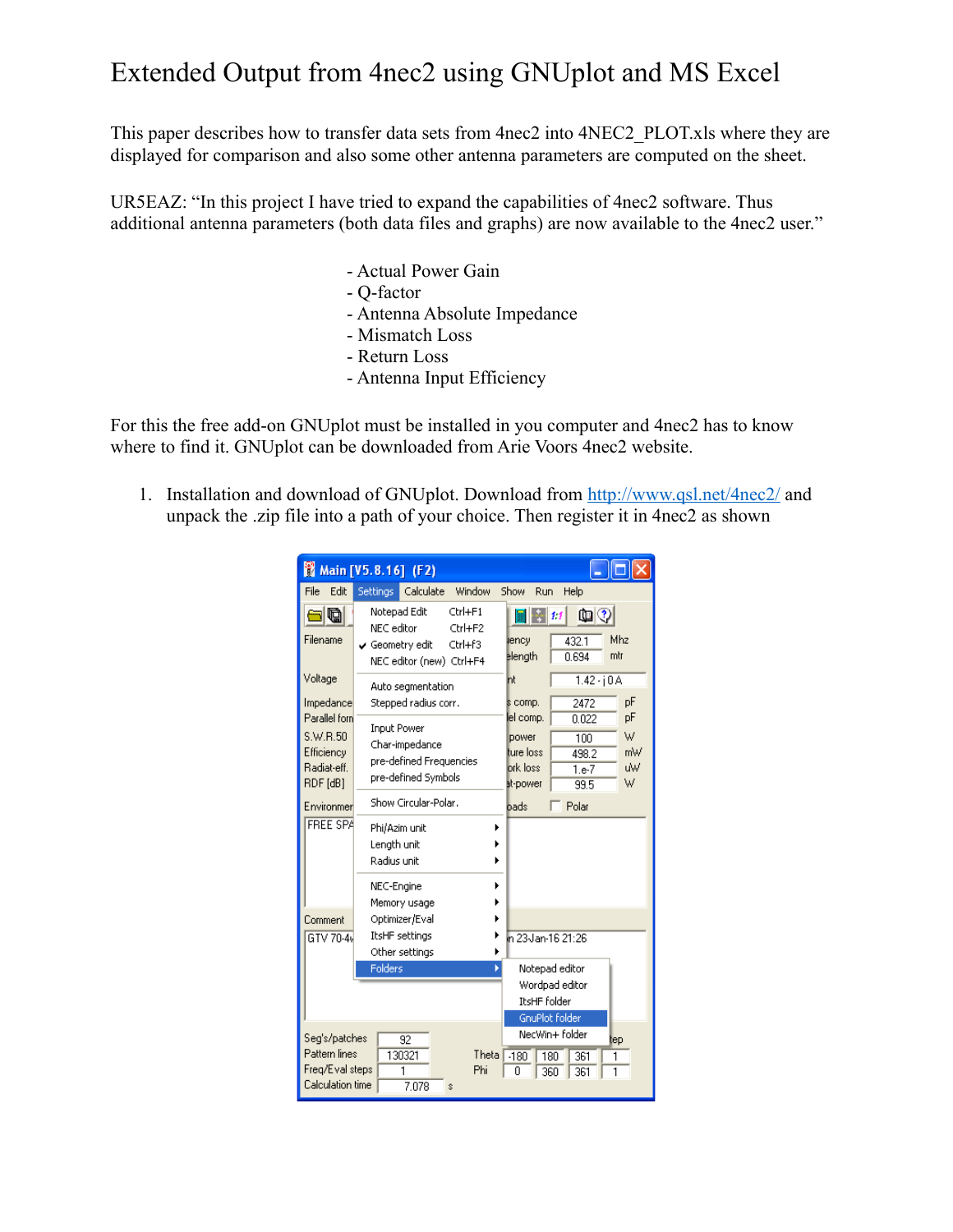| gnuplot                   |        |
|---------------------------|--------|
| Gnuplot home/main folder: | 0K     |
|                           | Cancel |
| <b>C:\GNUPLOT\</b>        |        |

2. Run first antenna model calculation in 4nec2 by choosing "Calculate" > "NEC outputdata F7" in the main windows menu

| Main [V5.8.16] (F2)                                  |                                                                                                              |                                                                                                                                                                                                                                                                                                                                                                                           |
|------------------------------------------------------|--------------------------------------------------------------------------------------------------------------|-------------------------------------------------------------------------------------------------------------------------------------------------------------------------------------------------------------------------------------------------------------------------------------------------------------------------------------------------------------------------------------------|
| Edit Settings<br>File                                | Calculate<br>Window<br>Show                                                                                  | Run.<br>Help                                                                                                                                                                                                                                                                                                                                                                              |
| $\blacksquare$<br>$\n  ②\n  ③\n$<br>Filename<br>GTV2 | NEC output-data F7<br>L/Pi/T Matching<br>F <sub>10</sub><br>Start Optimizer<br>F <sub>12</sub><br>w avcionum | $\begin{picture}(10,10) \put(0,0){\line(1,0){10}} \put(10,0){\line(1,0){10}} \put(10,0){\line(1,0){10}} \put(10,0){\line(1,0){10}} \put(10,0){\line(1,0){10}} \put(10,0){\line(1,0){10}} \put(10,0){\line(1,0){10}} \put(10,0){\line(1,0){10}} \put(10,0){\line(1,0){10}} \put(10,0){\line(1,0){10}} \put(10,0){\line(1,0){10}} \put(10,0){\line(1$<br>1:1<br>Mhz<br>144.1<br>mtr<br>2.08 |
| Voltage                                              | 70 - i 1.82 V<br>Current                                                                                     | $1.43 - i 0 A$                                                                                                                                                                                                                                                                                                                                                                            |

Now generate a simulation run using a frequency sweep start / stop marks and steps that match the MS Excels predefined range. See area highlighted in green

|                         |        | Microsoft Excel - 4NEC2_PLOT.xl     |  |  |  |  |  |
|-------------------------|--------|-------------------------------------|--|--|--|--|--|
|                         |        | : Datei Bearbeiten Ansicht Einfüg   |  |  |  |  |  |
|                         |        | : D & H &   & Q   * * #   *         |  |  |  |  |  |
| D2<br>$f_{\star}$ 12.03 |        |                                     |  |  |  |  |  |
|                         | А      | B                                   |  |  |  |  |  |
| $\mathbf{1}$            |        | #Freq [MHz]  R-in (real) [ohm]  X-i |  |  |  |  |  |
| $\overline{2}$          | 144.01 | 49.181                              |  |  |  |  |  |
| $\overline{3}$          | 144.1  | 49.2661                             |  |  |  |  |  |
| $\overline{4}$          | 144.2  | 49.3249                             |  |  |  |  |  |
| 5                       | 144.3  | 49.3541                             |  |  |  |  |  |
| 6                       | 144.4  | 49.3505                             |  |  |  |  |  |
| 7                       | 144.5  | 49.3107                             |  |  |  |  |  |
| $\overline{8}$          | 144.6  | 49.2313                             |  |  |  |  |  |
| 9                       | 144.7  | 49.1088                             |  |  |  |  |  |
| 10                      | 144.8  | 48.9399                             |  |  |  |  |  |
| 11                      | 144.9  | 48.7213                             |  |  |  |  |  |
| 12                      | 145.0  | 48.4498                             |  |  |  |  |  |
| 13                      | 145.1  | 48.1226                             |  |  |  |  |  |
| 14                      | 145.2  | 47.7372                             |  |  |  |  |  |
| 15                      | 145.3  | 47.2915                             |  |  |  |  |  |
| 16                      | 145.4  | 46.7839                             |  |  |  |  |  |
| 17                      | 145.5  | 46.2133                             |  |  |  |  |  |
| 18                      | 145.6  | 45.5792                             |  |  |  |  |  |
| 19                      | 145.7  | 44.882                              |  |  |  |  |  |
| 20                      | 145.8  | 44.1227                             |  |  |  |  |  |
| 21                      | 145.9  | 43.303                              |  |  |  |  |  |
| 22                      | 146.0  | 42.4255                             |  |  |  |  |  |
| $\sim$                  |        |                                     |  |  |  |  |  |

Note the Excels freq. scale ... and adjust 4nec2 to it

| Generate (F7)                                                                                                                          | [Nec2dXS1k5]       |  |  |  |  |  |  |
|----------------------------------------------------------------------------------------------------------------------------------------|--------------------|--|--|--|--|--|--|
| <b>Use original file</b>                                                                                                               |                    |  |  |  |  |  |  |
| a<br><b>Far Field pattern</b><br><b>Frequency sweep</b><br>from file<br>Near Field pattern                                             |                    |  |  |  |  |  |  |
| C ItsHF 360 degree Gain table<br>О.<br>ItsHF Gain @ 30 frequencies                                                                     |                    |  |  |  |  |  |  |
| C Gain<br>$\odot$ Ver.<br>Hor.                                                                                                         | $C$ Full/3D        |  |  |  |  |  |  |
| Resol. $\boxed{1}$<br>deg.<br>Run Average<br><b>Surface-wave</b><br>Gain Test<br>$\mathsf{\tilde{}}$ E-fld distance<br>Expert settings |                    |  |  |  |  |  |  |
| FR : Start   144<br>Stop $\sqrt{146}$                                                                                                  | Step $\boxed{0.1}$ |  |  |  |  |  |  |
| Phi<br>Theta<br><u>Graphs:</u><br>92<br>O<br>Forward<br>$-88$<br>0<br>Backward                                                         | d-Thet<br>Ω<br>0   |  |  |  |  |  |  |
| Batch<br>Generate                                                                                                                      | Exit               |  |  |  |  |  |  |

Of coarse the MS Excels freq. scale can also be adjusted, likewise to a 2 decades span in the 70 cm band  $(432.0 / 432.1$  etc.) and dressing 4nec2s "Generate" input with "Start" =  $\overline{432.0}$  MHz, "Stop" =  $434.0 \text{ MHz}$ , "Step" =  $0.1 \text{ MHz}$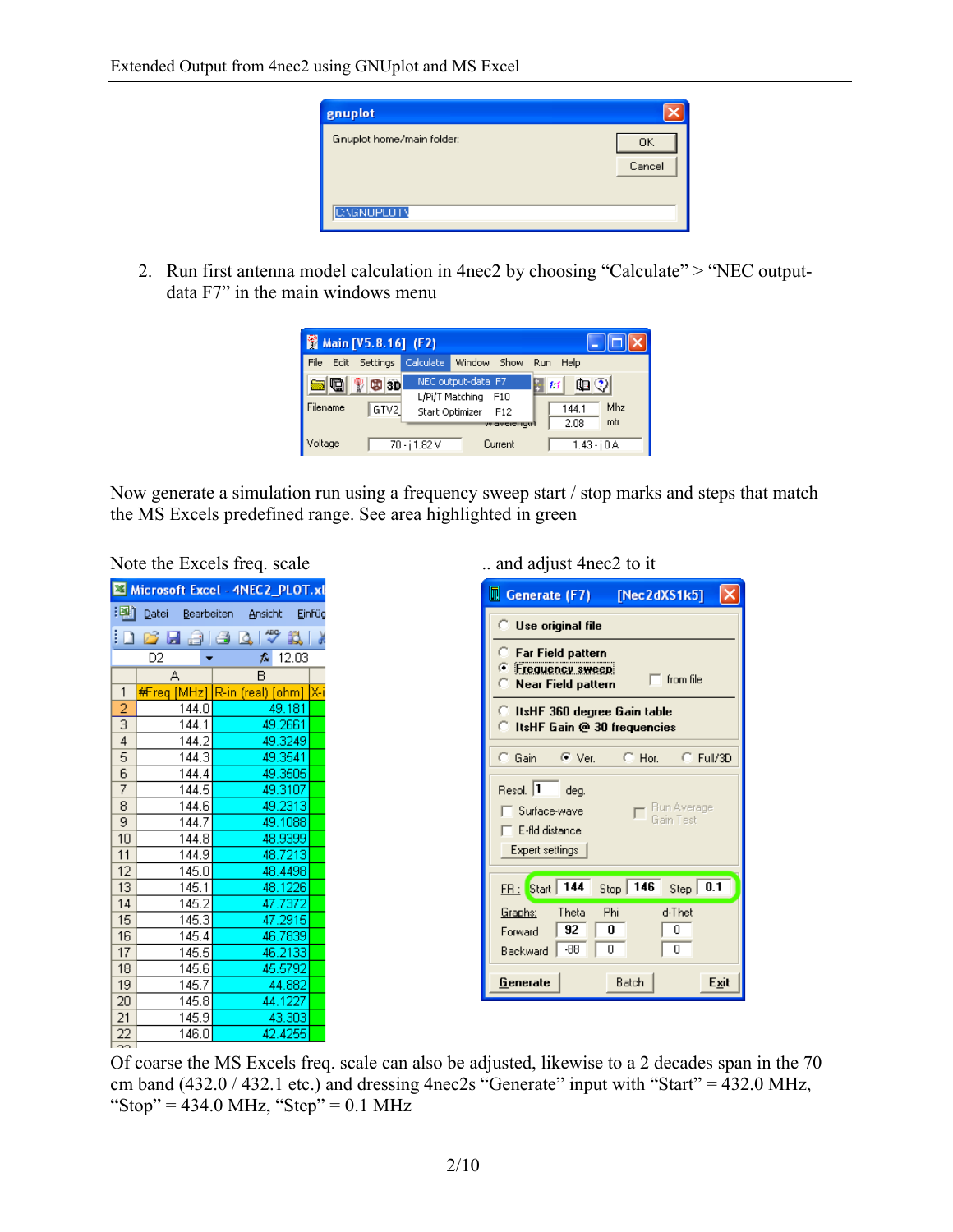Click the "Generate" button now and 4nec2 naturally produces the SVWR / Reflection Coefficient [dB] (= Return Loss) chart



3. Producing the GNUplot chart and its file holding the data to print the chart line

Sort "Plot" > "Forw.-gain" from this windows menu



Now the add-on GNUplot comes to life and produces a chart holding the forward gain of the antenna model. See the "gnuplot graph" window.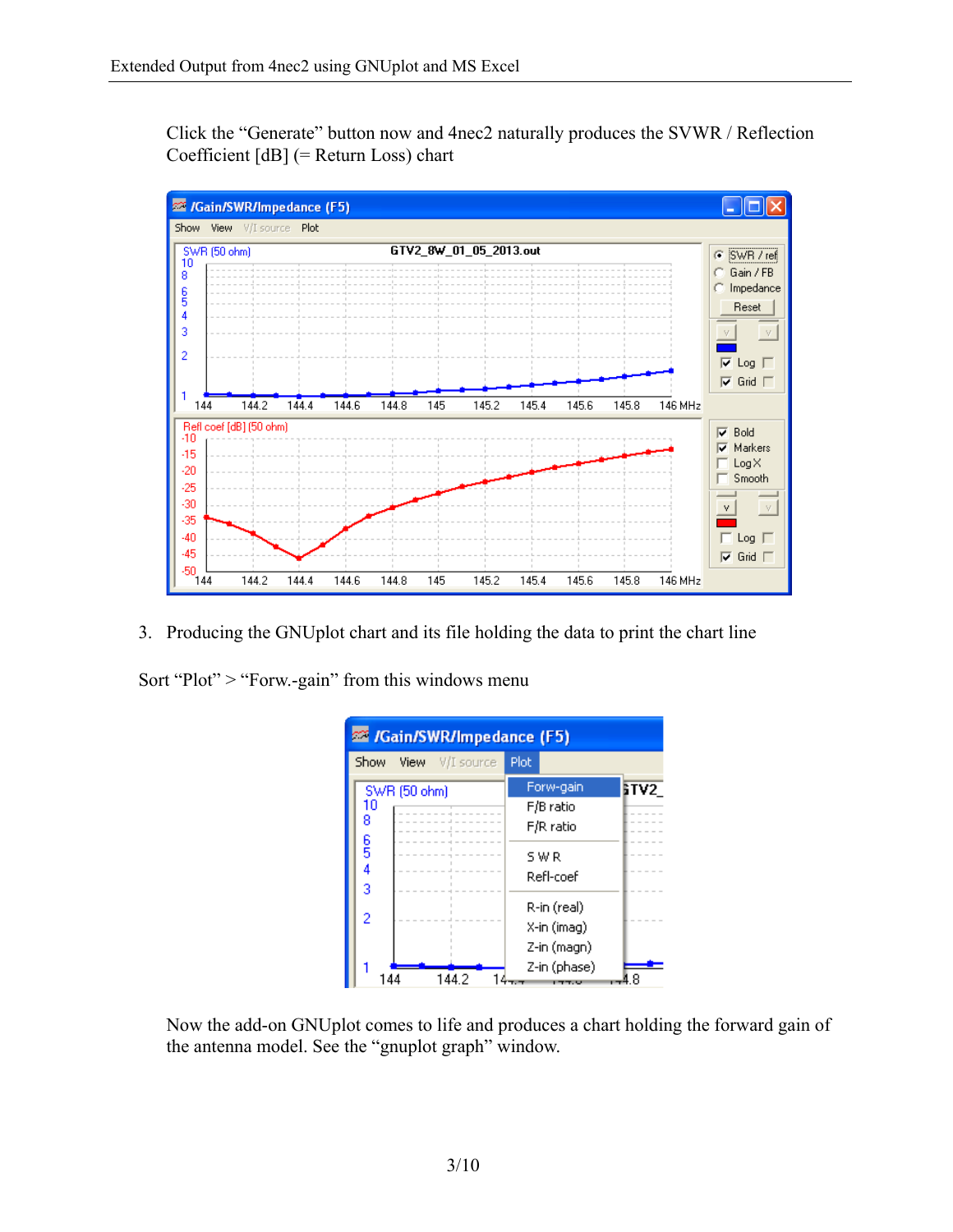

For drawing the chart line by GNUplot the 4nec2 prints the associated data set into a file into the "plot" folder in the root of the 4nec2 program installation. This file is (i) always related to the current GNUplot graph window, and (ii) always automatically named "Plot.txt". Because GNUplot needs to know where to find its data set.

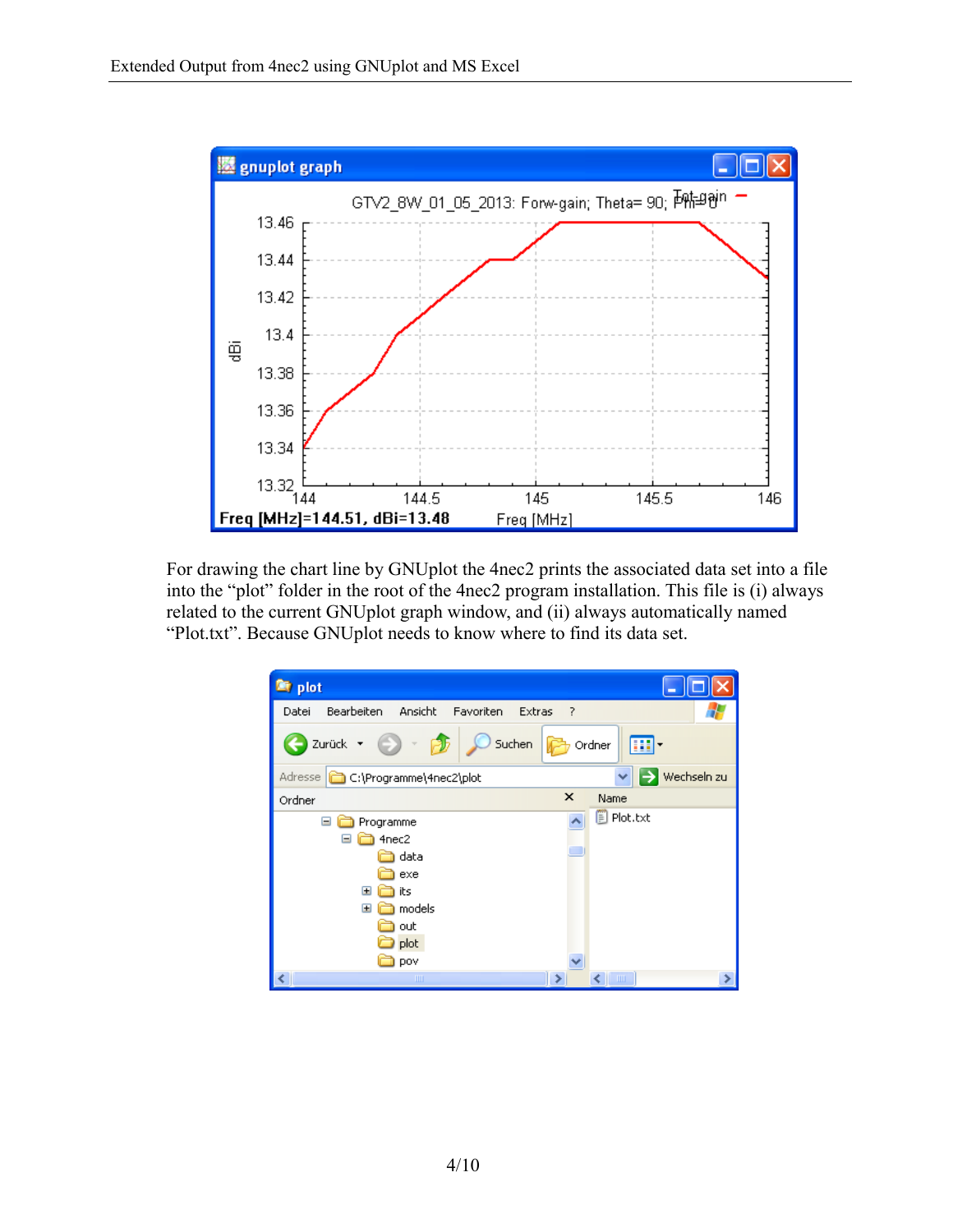4. Renaming the GNUplot graphs "Plot.txt" into a meaningful name easy to recap for recognition when reading it into the MS Excel.



Lets name it "ant1\_gain.txt". Now we can take to the MS Excel, mark the yellow cells and click right mouse button, opt "Refresh Data" and select the "ant1\_gain.txt" file.

|    | А           | B       | Ć                                                  | D               |                     | E                          | F                |           |       |    |
|----|-------------|---------|----------------------------------------------------|-----------------|---------------------|----------------------------|------------------|-----------|-------|----|
| 1  | #Freq [MHz] |         | $ R\cdot$ in (real) [ohm] $X\cdot$ in (imag) [ohm] | ∣Tot-gain [dBi] |                     |                            |                  |           |       |    |
| 2  | 144.0       | 49.181  | 0.333451                                           |                 |                     | 10.02                      |                  |           |       |    |
| 3  | 144.1       | 49.2661 | 0.262492                                           |                 | ¥                   | Ausschneiden               |                  |           |       |    |
| 4  | 144.2       | 49.3249 | 0.165175                                           |                 | E)                  | Kopieren                   |                  |           |       |    |
| 5  | 144.3       | 49.3541 | 0.042042                                           |                 | B                   | Einfügen                   |                  |           |       |    |
| 6  | 144.4       | 49.3505 | $-0.106035$                                        |                 |                     |                            |                  |           |       |    |
| 7  | 144.5       | 49.3107 | -0.277819                                          |                 |                     |                            | Inhalte einfügen |           |       |    |
| 8  | 144.6       | 49.2313 | $-0.471674$                                        |                 |                     | Zellen ginfügen            |                  |           |       |    |
| 9  | 144.7       | 49.1088 | $-0.685532$                                        |                 |                     |                            |                  |           |       |    |
| 10 | 144.8       | 48.9399 | -0.916872                                          |                 |                     |                            | Zellen löschen   |           |       |    |
| 11 | 144.9       | 48.7213 | $-1.1627$                                          |                 |                     | Inhalte lös <u>c</u> hen   |                  |           |       |    |
| 12 | 145.0       | 48.4498 | $-1.41953$                                         |                 |                     |                            |                  |           |       |    |
| 13 | 145.1       | 48.1226 | $-1.68339$                                         |                 |                     | Kommentar einfügen         |                  |           |       |    |
| 14 | 145.2       | 47.7372 | $-1.94986$                                         |                 | 會                   | Zellen formatieren         |                  |           |       |    |
| 15 | 145.3       | 47.2915 | $-2.21405$                                         |                 | 爳                   | Textimport bearbeiten      |                  |           |       |    |
| 16 | 145.4       | 46.7839 | $-2.47066$                                         |                 |                     |                            |                  |           |       |    |
| 17 | 145.5       | 46.2133 | $-2.71408$                                         |                 | e.                  | Datenbereichseigenschaften |                  |           |       |    |
| 18 | 145.6       | 45.5792 | $-2.9384$                                          |                 | $ \frac{1}{2}$      | Parameter                  |                  |           |       |    |
| 19 | 145.7       | 44.882  | $-3.13752$                                         |                 | Daten aktualisieren |                            |                  |           |       | 14 |
| 20 | 145.8       | 44.1227 | $-3.30526$                                         |                 |                     |                            |                  |           | 12.03 | 12 |
| 21 | 145.9       | 43.303  | $-3.43546$                                         |                 |                     | 12.30                      |                  | ant1_gain |       |    |
| 22 | 146.0       | 42.4255 | $-3.5221$                                          |                 |                     | 12.32                      |                  | RA3AQ6    | 12.36 | 12 |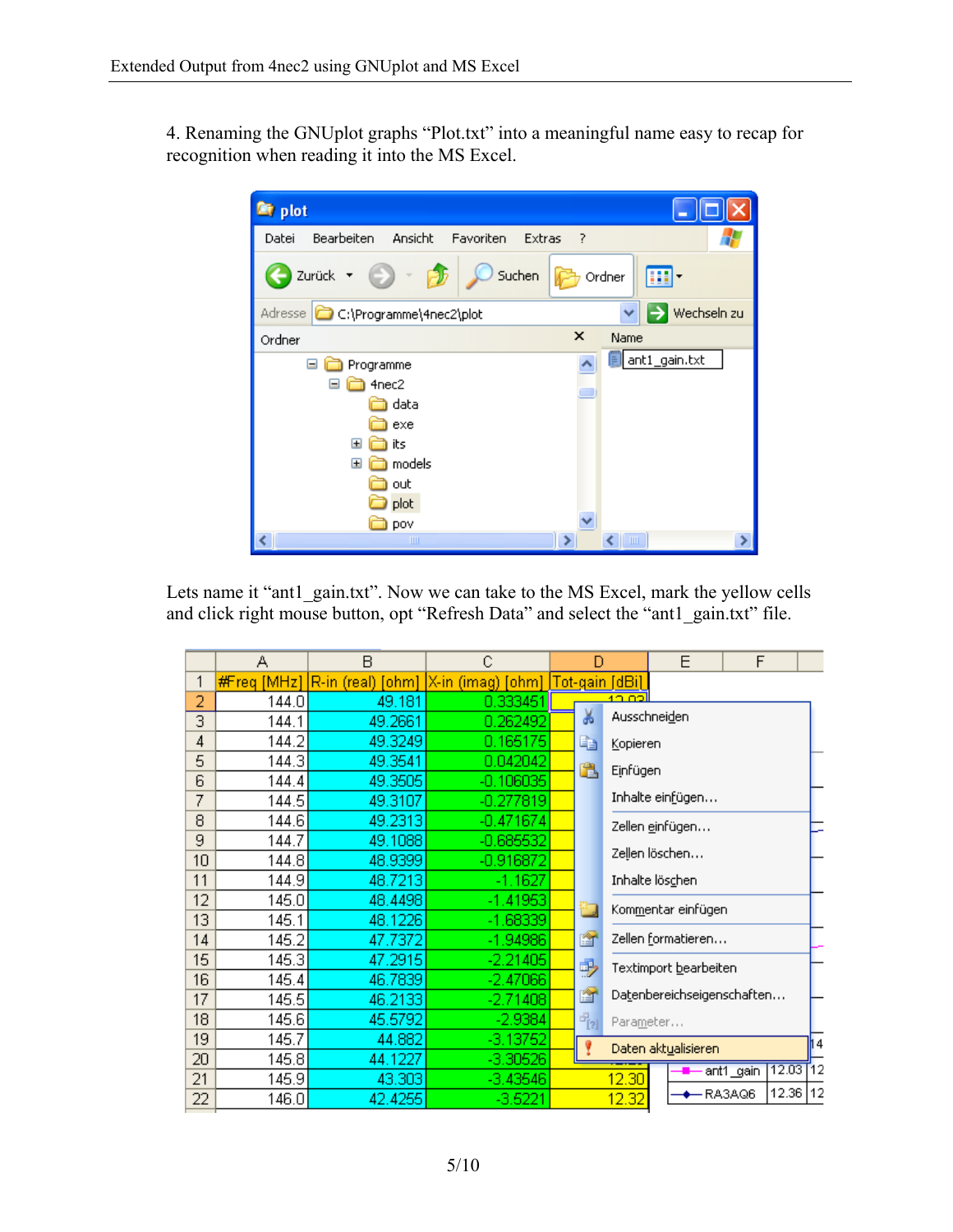

4. Next parameter, R

Returning to our Gain/SWR/ Impedance chart window we opt for "R-in(real) and 4nec2 reloads the same procedure but this time printing the real part of the impedance numbers into a new the now current "Plot.txt" file



So that we find a newer, other "Plot.txt" file in the "plot" folder in 4nec2's root

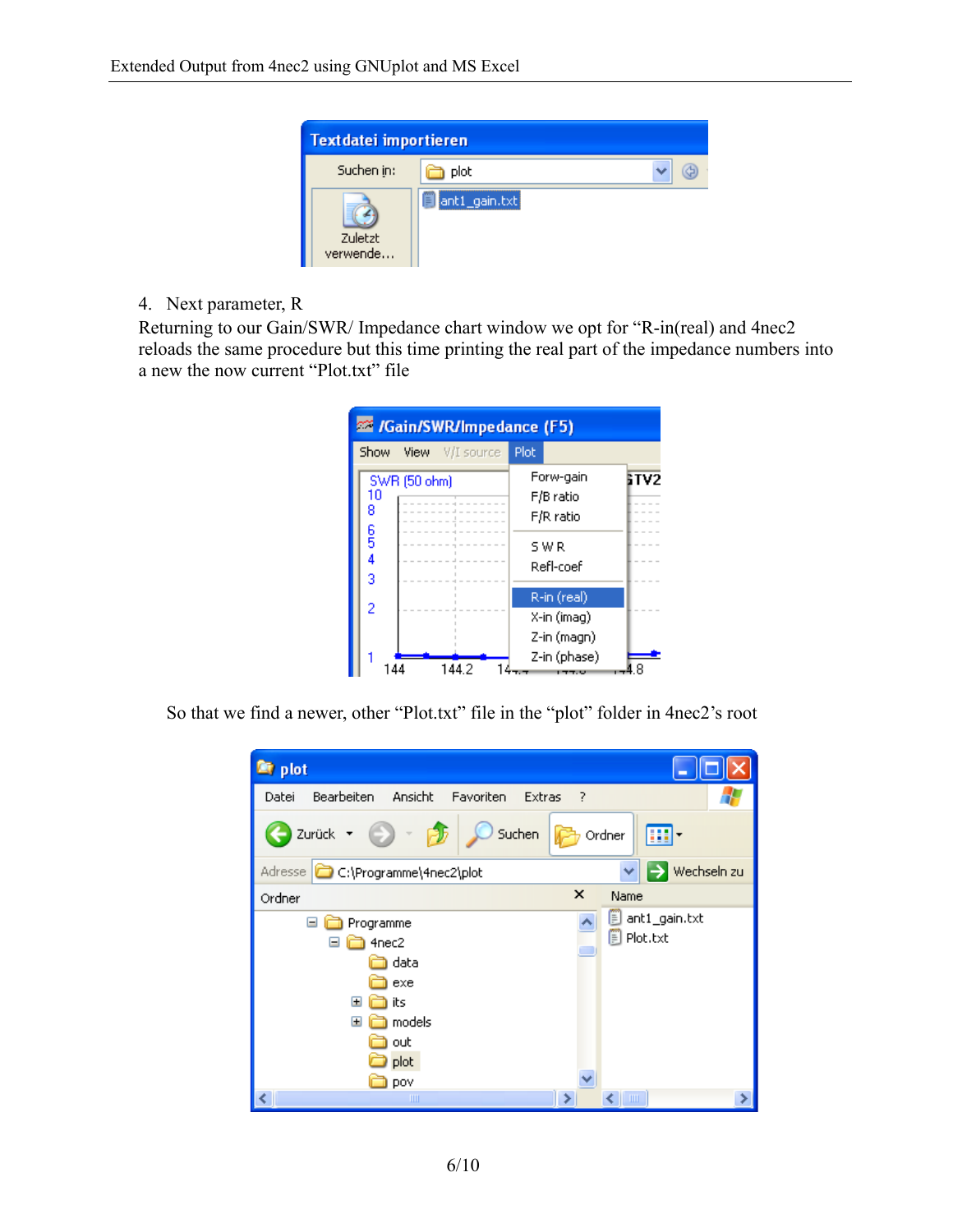We repeat renaming the current "Plot.txt" into a meaningful name like for example "ant1\_R\_in.txt".



5. Next parameter, X

Now we repeat these steps opting for "X-in(imag)" to get a hold on the imaginary part of Z

| <b>22 /Gain/SWR/Impedance (F5)</b> |              |                 |      |              |             |  |
|------------------------------------|--------------|-----------------|------|--------------|-------------|--|
| Show                               |              | View V/I source | Plot |              |             |  |
|                                    | SWR (50 ohm) |                 |      | Forw-gain    | <b>STV2</b> |  |
| 10<br>8                            |              |                 |      | F/B ratio    |             |  |
|                                    |              |                 |      | F/R ratio    |             |  |
| 6<br>5                             |              |                 |      | SWR          |             |  |
| 4                                  |              |                 |      | Refl-coef    |             |  |
| 3                                  |              |                 |      |              |             |  |
| $\overline{2}$                     |              |                 |      | R-in (real)  |             |  |
|                                    |              |                 |      | X-in (imag)  |             |  |
|                                    |              |                 |      | Z-in (magn)  |             |  |
|                                    |              |                 |      | Z-in (phase) |             |  |
| 144.2                              |              |                 |      |              |             |  |

Yet again this new, current "Plot.txt" file is renamed, for example in "ant1\_X\_in.txt".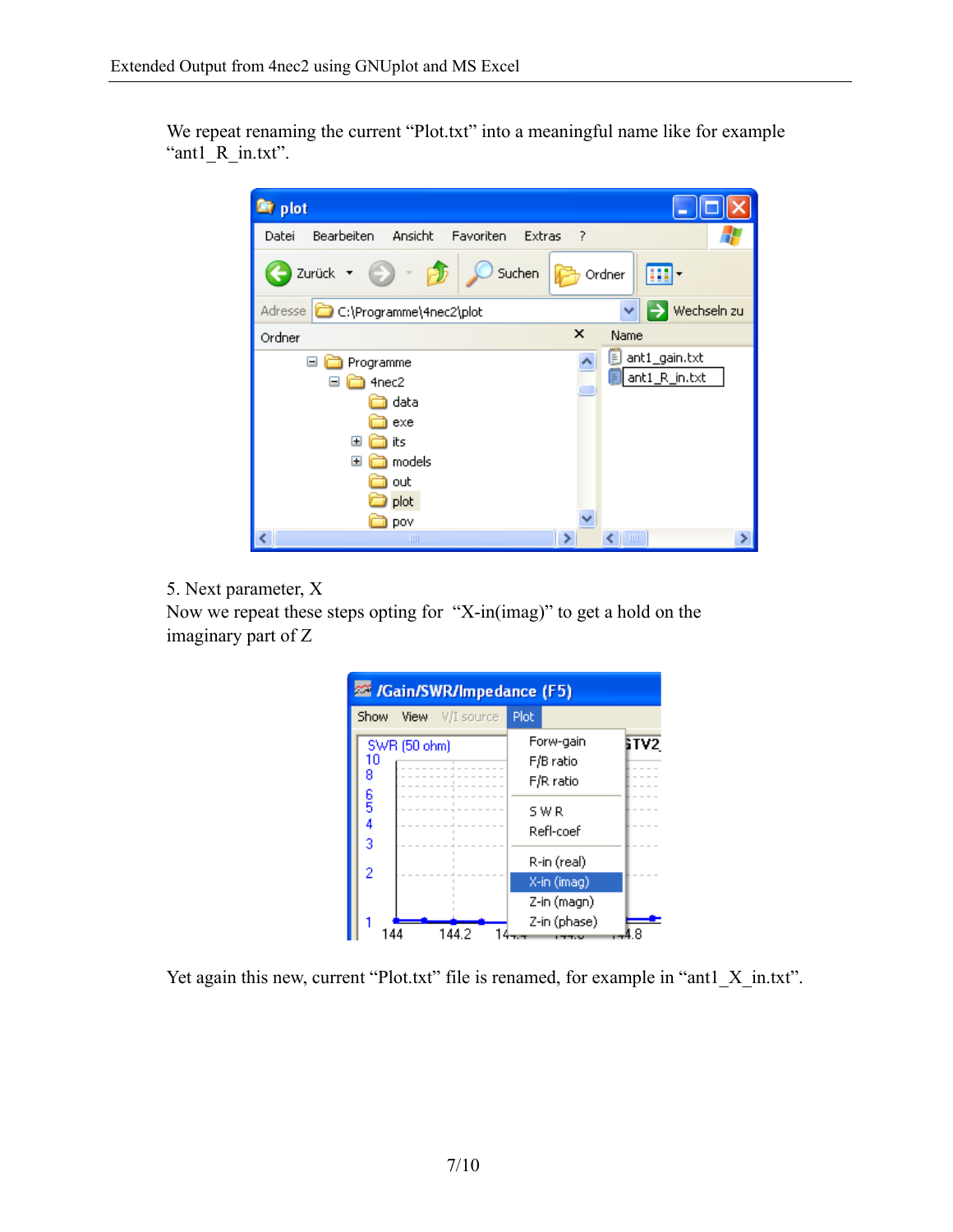

And there we are, the set of little plot files we need for the MS Excel for the first antenna model is complete.

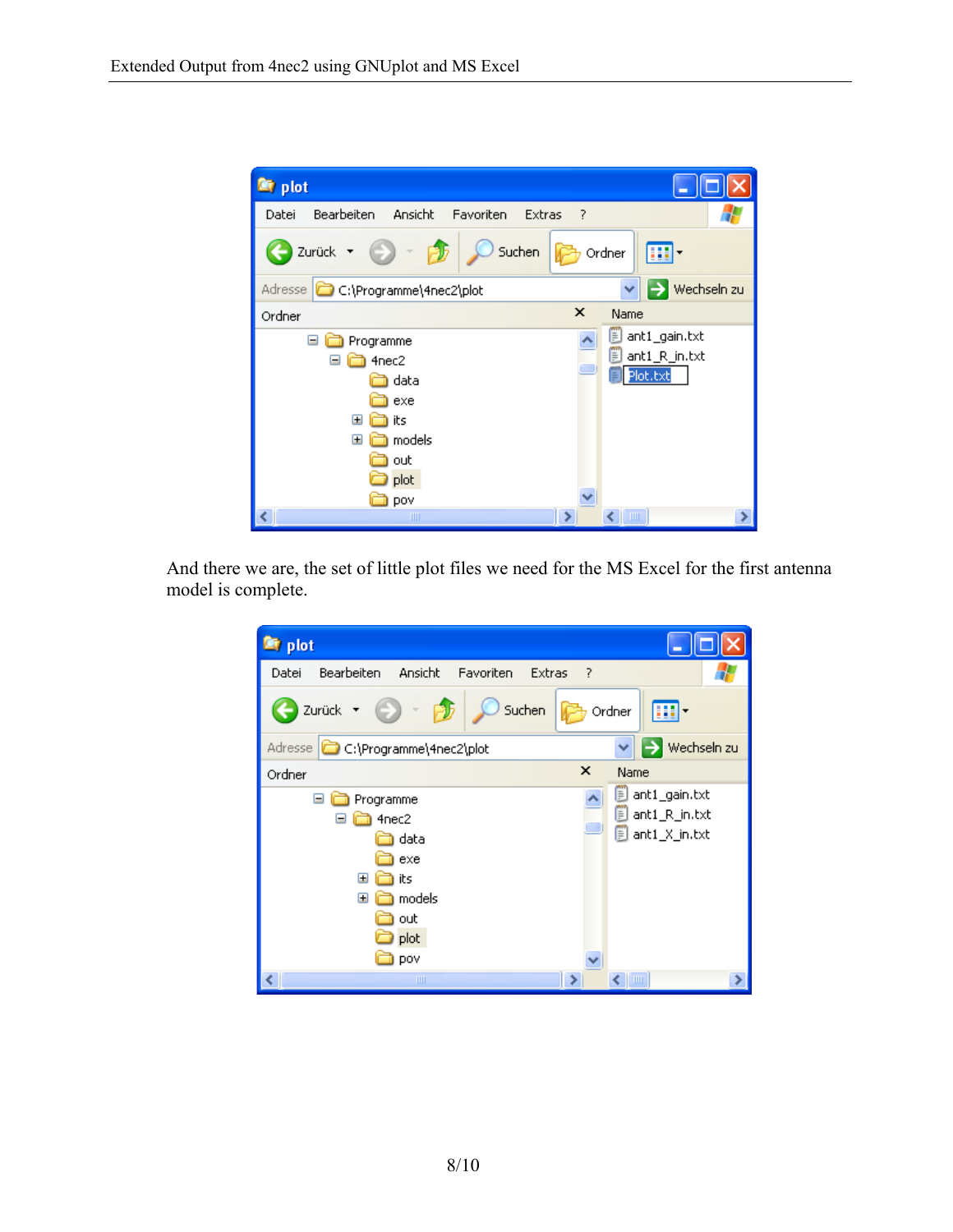5. Second antenna : Now repeat all steps to create the set of files for the other antennas analysis



6. Feed the 4NEC2\_PLOT.xls MS Excel with all the data files created

 In any order download these text files. To perform this:

(i) For "ant1\_gian" mark the yellow cells, click right mouse button, opt "Refresh Data" and select the "ant1\_gain.txt" file

(ii) For "ant1\_R\_in" mark the blue cells, click right mouse button, opt "Refresh Data" and select the "ant1\_R\_in.txt" file

(iii) For "antl X in" mark the green cells, click right mouse button, opt "Refresh Data" and select the "ant1\_X\_in.txt" file